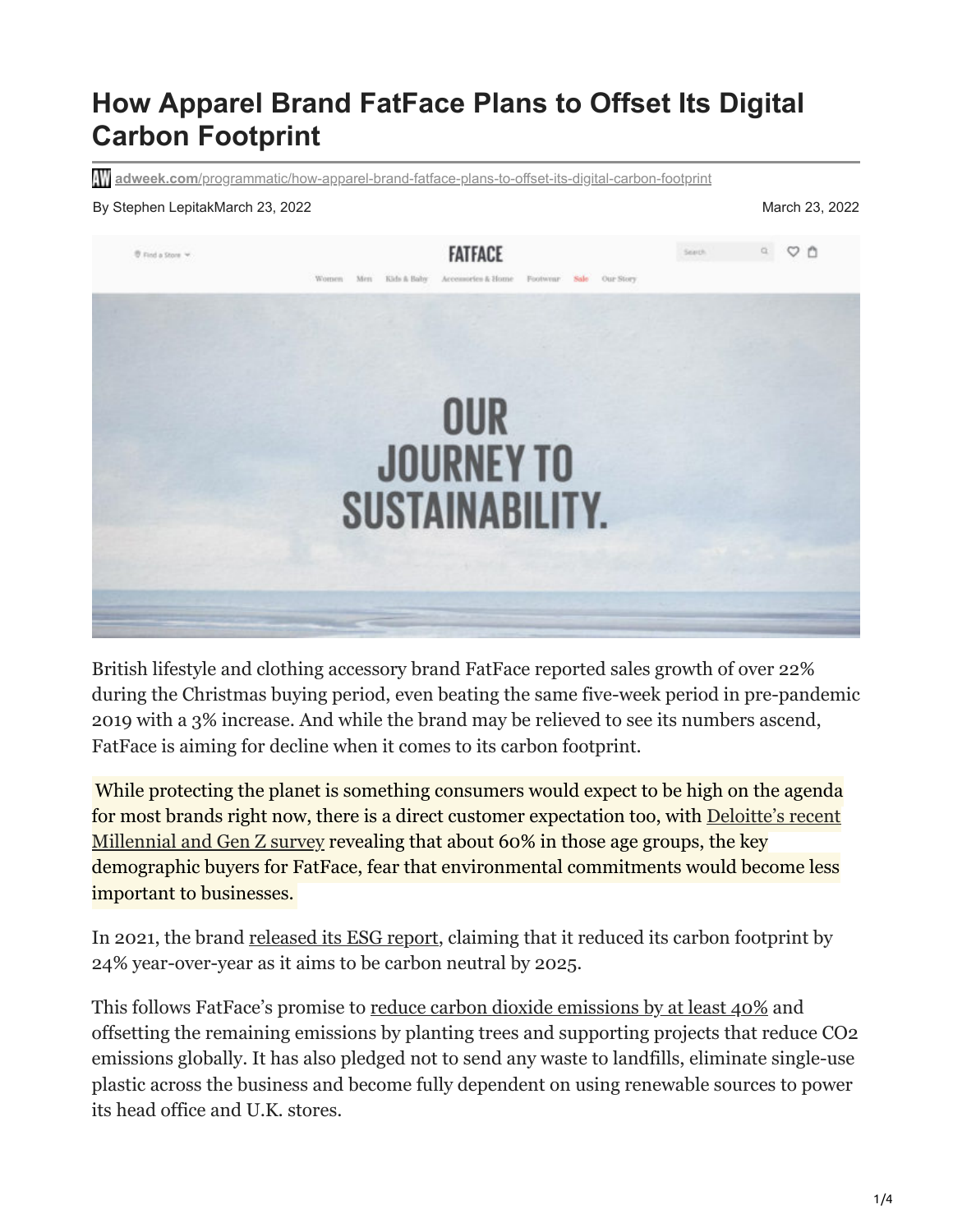### **The move to digital sustainability**

However, with the growth in digital sales and online advertising, there is still plenty work to be done on that side of the business when it comes to offsetting.

"We have some quite ambitious growth targets around expanding our digital footprint, with significant investment across all key customer touch points through digital marketing channels, as well. And a lot of that has been around getting the FatFace brand out there," said Liam Price, head of ecommerce, of expanding the brands audience, including through sustainable initiatives, in the last two years.

The company began to focus on sustainability in 2008, making it a pillar of its brand values but one it hasn't much talked about until recent years, according to Price.

["Consumers have been starting to ask as part of their normal, everyday questioning, 'What](https://www.adweek.com/brand-marketing/americans-want-sustainable-products/) are you doing as a brand?' We sit really well in that marketplace because we've had all our initiatives out there for a long time," he said.

The sustainability drive around digital is run by the brand's digital agency of record, Incubeta, which has managed FatFace's paid search, paid social and programmatic across the U.K. and the U.S. for five years as well as execution and strategy for all campaigns.

### **The sustainability initiative**

The agency has begun working with its own clients on a sustainability initiative which FatFace was a test case for, and digital sustainability is still new consideration for the business after just five months of learning about the carbon footprint of things such as the use of Google auctions.

Leading the initiative for the agency is Andrew Turner, chief revenue officer for Incubeta, who explained that while Incubeta remains a digital marketing partner first, the idea is to support its clients to improve their sustainability. (It's one of four committees within the agency to support clients that also include diversity and inclusion, mental health and wellbeing and charity.)

Powering the internet is comparable with the airline industry and from reading that fact, it knocked us back a little bit as it's probably fair to say the internet is a bit of a silent contributor.

# *Andrew Turner, chief revenue office for Incubeta*

"The aim was [that] the members of those teams would focus on those key pillars and to try and drive positive change from within the organizations across those four really important areas," Turner said.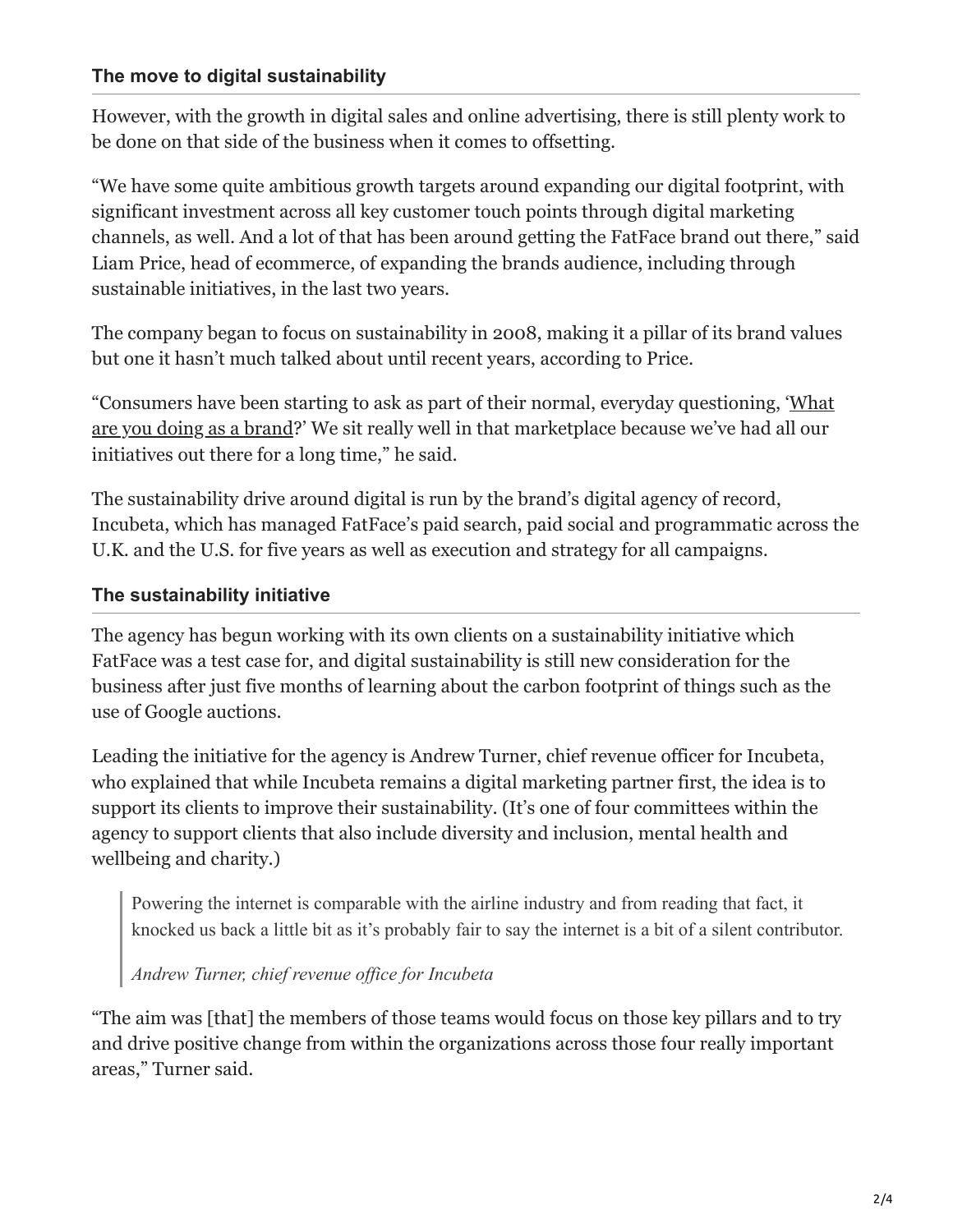The sustainability group initially focused on the agency itself, including talking to staff about making more sustainable choices, waste management and measuring its own carbon impact before rolling that out to three launch clients—the other two being Lounge Underwear and fashion brand Ganni. All three brands included sustainability as a pillar of their businesses.

"Powering the internet is comparable with the airline industry and from reading that fact, it knocked us back a little bit as it's probably fair to say the internet is a bit of a silent contributor. That set us off on a bit of a journey to start a process to better measure the carbon impact of the ads that we are running for our clients," Turner said.

Once Incubeta had determined a way to calculate that impact, it decided to raise awareness with clients and look at offsetting, working with b-to-b platform Ecologi and making a commitment to clients to offset the carbon generated by their brands through their digital marketing during the lifespan they work with the agency.

Offsetting includes the option to plant trees or do specific projects related to solar- or windpowered energy, building schools or regenerating parts of the [Amazon rainforest](https://www.adweek.com/creativity/climate-change-activists-ask-jeff-bezos-to-buy-the-amazon-rainforest/).



So far, the brand has seen 25 trees planted. *Incubeta*

So far, the brand has seen 25 trees planted, according to [its Ecologi profile,](https://ecologi.com/incubeta/fatface) with a carbon reduction of 194 tons.

# **Outlining the need for media**

"It's bringing sustainability to the forefront of our client conversations as opposed to it being a [one-off] or a side project. I can certainly see a place where media sustainability becomes a metric in media plans and we reach a place where that's actually a consideration when buying